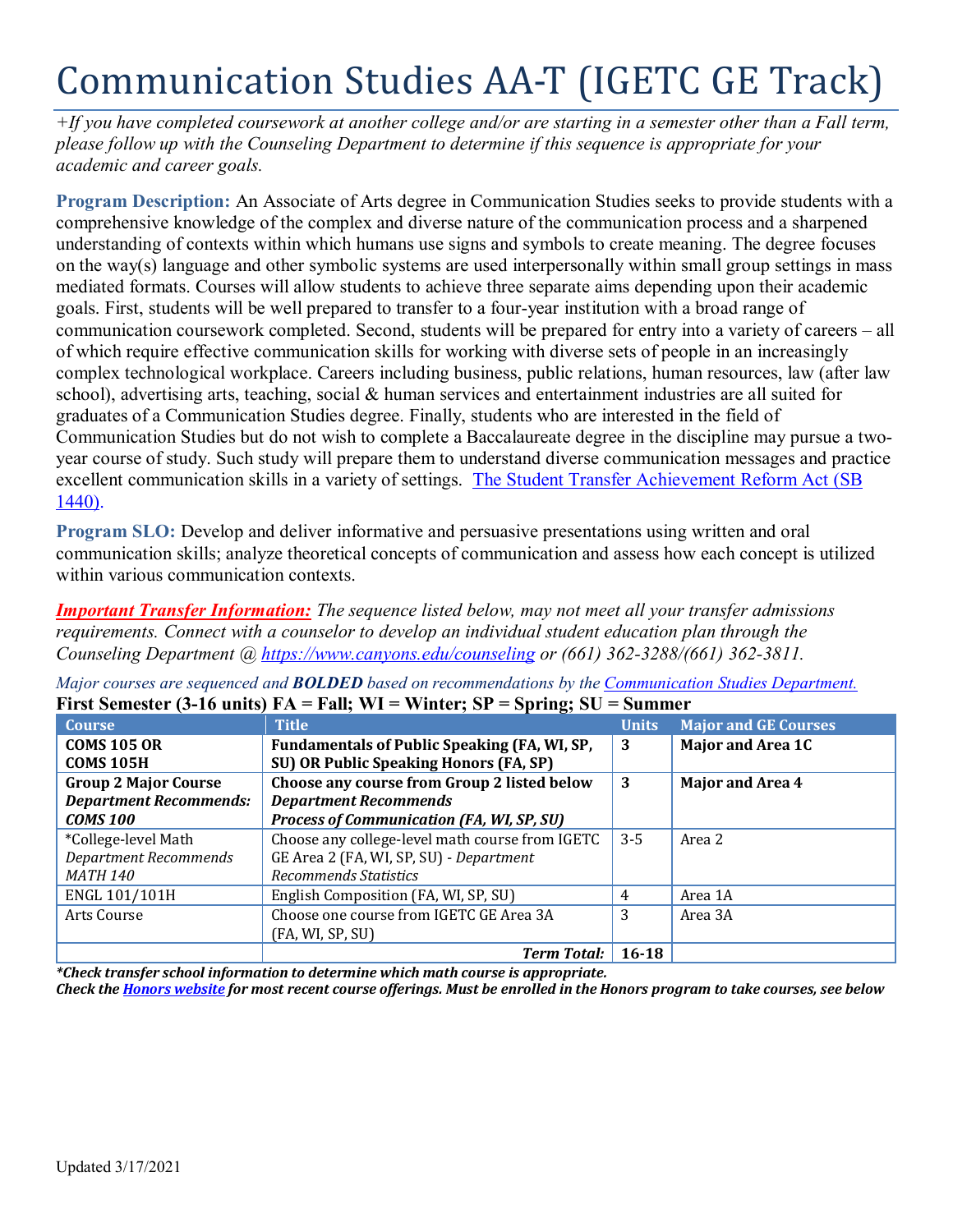# **Second Semester (17-31 units)**

| <b>Course</b>                     | <b>Title</b>                                         | <b>Units</b> | <b>Major and GE Courses</b> |
|-----------------------------------|------------------------------------------------------|--------------|-----------------------------|
| <b>Group 1 Major Course</b>       | Choose any course from Group 1 listed below          | 3            | Major                       |
|                                   | (FA, WI, SP, SU)                                     |              |                             |
| **Critical Thinking-              | Choose one course from IGETC GE Area 1B              | 3            | Area 1B                     |
| <b>Department Recommends</b>      | Department Recommends Introduction to                |              |                             |
| <b>COMS 227</b>                   | Rhetorical Criticism (FA, SP)                        |              |                             |
| <b>Biological Sciences Course</b> | Choose one course from IGETC GE Area 5B (if not      | $3 - 4$      | Area $5B$ (and $5C$ )       |
|                                   | taking the corresponding lab, will need to add a lab |              |                             |
|                                   | to the Physical Sciences course) (FA, WI, SP, SU)    |              |                             |
| American Institutions             | Complete first course in chosen option - (note:      | 3            | American Institutions and   |
| Course - Choose Option I or       | must take both classes within one option)            |              | Area 4 (Social Science)     |
|                                   | (FA, WI, SP, SU) - see table below                   |              |                             |
| Social Sciences Course            | Choose one course from IGETC GE Area 4               | 3            | Area 4                      |
|                                   | (FA, WI, SP, SU)                                     |              |                             |
|                                   | <b>Term Total:</b>                                   | $15 - 16$    |                             |

*\*\*Some CSU's will require a second semester of English Composition.* 

# **Third Semester (32-46 units)**

| <b>Course</b>                   | <b>Title</b>                                         | <b>Units</b> | <b>Major and GE Courses</b>   |
|---------------------------------|------------------------------------------------------|--------------|-------------------------------|
| <b>Group 2 Major Course</b>     | Choose any course from Group 2 listed below          | 3            | Major                         |
|                                 | (FA, WI, SP, SU)                                     |              |                               |
| <b>Group 1 Major Course</b>     | Choose any course from Group 1 listed below          | 3            | Major                         |
|                                 | (FA, WI, SP, SU)                                     |              |                               |
| <b>Physical Sciences Course</b> | Choose one course from IGETC GE Area 5A (if not      | $3 - 4$      | Area 5A (and 5C)              |
|                                 | taking the corresponding lab, will need to add a lab |              |                               |
|                                 | to the Physical Science course) (FA, WI, SP, SU)     |              |                               |
| American Institutions           | Complete second course in chosen option - (note:     | 3            | American Institutions and     |
| Course                          | must take both classes within one option) (FA, WI,   |              | Area 3B (Humanities Course)   |
|                                 | SP, SU) - see table below                            |              |                               |
| ++UC Elective (Consider a       | Choose any course that is UC transferable            | 3            | Elective (Have you met the UC |
| Foreign Language)               | (FA, WI, SP, SU)                                     |              | Foreign Language              |
|                                 |                                                      |              | Requirement?)                 |
|                                 | Term Total: $\vert$ 15-16                            |              |                               |

 *++ Foreign Language is required as part of the IGETC transfer general education breadth. This is a UC requirement. Please see the Counseling Office for additional information.* 

### **Fourth Semester (47-60 units)**

| <b>Course</b>                                                                | <b>Title</b>                                                                                                                                                   | <b>Units</b> | <b>Major and GE Courses</b> |
|------------------------------------------------------------------------------|----------------------------------------------------------------------------------------------------------------------------------------------------------------|--------------|-----------------------------|
| <b>Group 3 Major Course</b><br><b>Department Recommends</b><br>a COMS Course | Choose any course from Group 3 listed below<br>(FA, WI, SP, SU) - Department Recommends a<br><b>Communication Studies course not yet taken</b><br>from Group 3 | 3            | Major                       |
| Arts or Humanities Course                                                    | Choose one course from CSU GE Area C1 or C2<br>(FA, WI, SP, SU)                                                                                                | 3            | Area 3A or 3B               |
| UC Elective                                                                  | Choose any course that is UC transferable<br>(FA, WI, SP, SU)                                                                                                  | 3            | Elective                    |
| <b>UC</b> Elective                                                           | Choose any course that is UC transferable<br>(FA, WI, SP, SU)                                                                                                  | 3            | Elective                    |
| UC Elective                                                                  | Choose any course that is UC transferable<br>(FA, WI, SP, SU)                                                                                                  | $2+$         | Elective                    |
|                                                                              | <b>Term Total:</b>                                                                                                                                             | 14           |                             |

*Students are encouraged to take additional Communication courses to fulfill elective credits.* 

**Total Units: 60+**